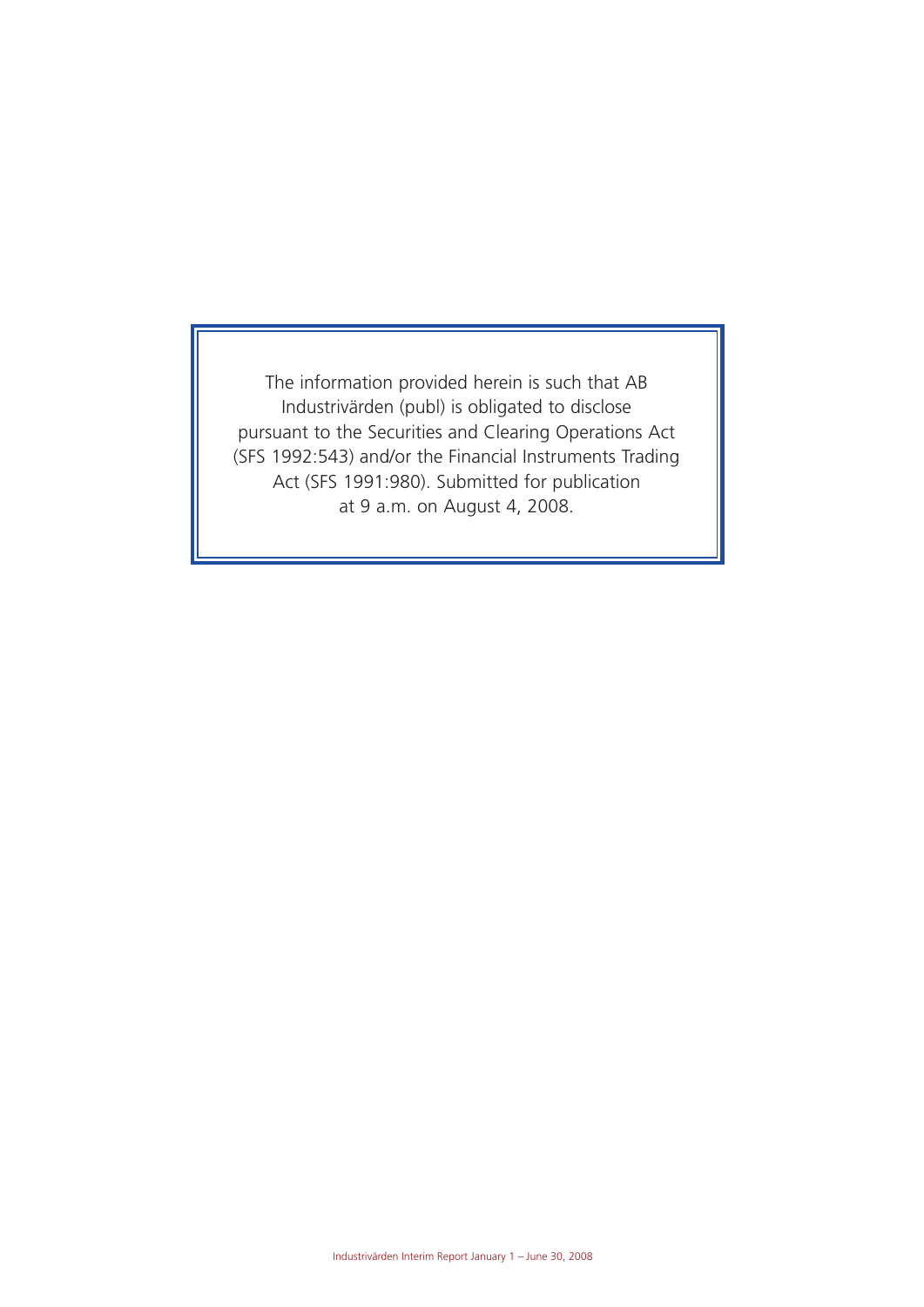# **INDUSTRI** WVÄRDEN

# **Interim Report January 1 – June 30, 2008**

## **Value development**

- **Net asset value on July 31, 2008, was SEK 101 per share, including reinvested dividends a decrease of 26% since the start of the year.** On June 30, 2008, net asset value was SEK 108 per share.
- **The total return for the Class A shares was -20% for the first seven months.**
- **Consolidated earnings per share for the first half of 2008 were SEK -29.01 (34.16).**
- **During the first half of the year, Industrivärden purchased Class A shares in Volvo for SEK 1.2 billion, after which Industrivärden's ownership amounts to 6.9% of the votes. The purchases were financed through sales of stock.**

## **Significant events for portfolio companies**

- **SSAB's sale of IPSCO's tubular operations was completed, whereby SSAB's debtequity ratio was reduced from 150% to 42%.**
- **Sandvik is carrying out additional measures aimed at improving the profitability of Sandvik Materials Technology.**
- **SCA's sale of its corrugated board business in the UK enhance profitability and strengthens the company's focus on products that provide higher value-added.**

## **Long-term return**

**During the last ten-year period, the average annual return for Industrivärden's Class A shares has exceeded the return index by 1 percentage point.**

| <b>Financial summary</b>                           | July 31, 2008 | June 30, 2008 | Dec. 31, 2007 |
|----------------------------------------------------|---------------|---------------|---------------|
| Value of equities portfolio, SEK billion           | 49.7          | 52.2          | 65.8          |
| - total return, %                                  | $-21$         | $-17$         | $-2$          |
| Borrowings, interest-bearing net debt, SEK billion | 10.6          | 10.4          | 11.0          |
| - debt-equity ratio, %                             | 21.3          | 19.9          | 16.6          |
| - average interest rate, %                         | 4.6           | 4.6           | 4.6           |
| Net asset value, SEK billion                       | 39.0          | 41.7          | 54.8          |
| Net asset value, SEK per share                     | 101           | 108           | 142           |
| - development, incl. reinvested dividend, %        | $-26$         | $-21$         | $-3$          |
| Management cost, %                                 | 0.17          | 0.17          | 0.13          |
| Dividend yield, Class A shares, %                  | 5.8           | 5.5           | 4.4           |
| Total return, Class A shares, %                    | $-20$         | $-16$         | $-14$         |

## u*Long-term industrial developer of listed Nordic companies*

*Industrivärden is one of the Nordic region's leading holding companies, with ownership in a concentrated selection of listed Nordic companies with good development potential. The goal is to generate high growth in net asset value over time.*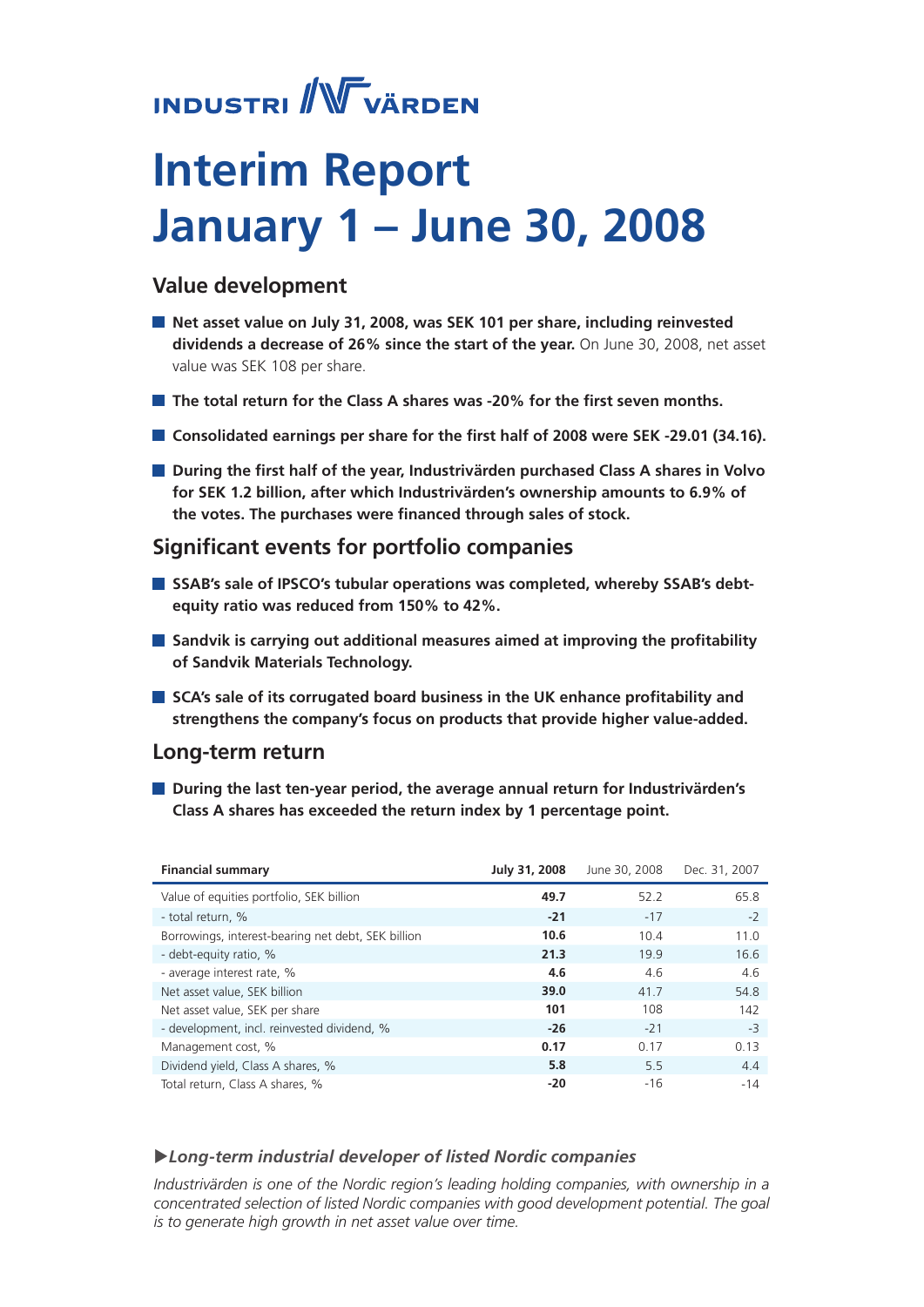### **CEO's Message**

During the first seven months of the year, concerns about the economic development have grown increasingly strong. The international credit crisis has continued and can be expected to remain until clear signs appear that the U.S. housing market has hit bottom. At the same time, sharply higher prices for oil, commodities and agricultural products have fueled inflation expectations in the West. All this comes at a time in which we are seeing ever-greater signs of a distinct economic slowdown. In pace with sharply rising oil prices and higher interest rates, concerns for stagflation have taken hold. Personally I do not think the situation is quite as dark as it may seem; however, we will see a slowing in the global rate of growth. The question is how strong this slowdown will be.

Stock markets in the West have reacted strongly to these worries. Seldom has the risk premium for owning stock been as great as now. This is reflected in the fact that companies that are reporting performance beyond expectations and positive forecasts have seen their stock prices drop upon releasing their reports. Anxiety and thus volatility in the stock market can be expected to continue until the economic scenario becomes clearer.

The companies in our portfolio that are exposed to the infrastructure development that is taking place in emerging markets such as Asia, South America and Eastern Europe are seeing continued good demand. However, the companies that are more exposed to consumer products have reported a softening in demand. On the whole, company descriptions of future demand are more positive than reflected by the market.

During the period January–July, Industrivärden's net asset value including reinvested dividends fell by SEK 13.9 billion, or 26%, which was 8 percentage points worse than the return index. This is due to the fact that several of our portfolio companies have had a sharper price decline than the stock market so far this year. At the same time, we know that at current prices, the expected dividend yield for our portfolio will be high. Industrivärden posted a negative total return for the period, -20% for the Class A shares and -22% for the Class C shares, compared with -18% for the return index.

During the first seven months we bought Class A shares in Volvo for SEK 1.2 billion and sold Class A shares in SSAB for SEK 0.8 billion. These transactions are a prime example of how we continuously make minor changes in our portfolio and can thereby strengthen our positions in our portfolio companies.

Through the additional purchases of shares we have made in Volvo during the year, our ownership now amounts to just under 7% of the votes in the company. I am convinced that, based on its leading positions and established economies of scale, Volvo has favorable conditions for continued profitable growth.

A debate is currently being conducted on whether owners with various classes of stock should have the right to the same price per share in bid situations. Some argue that voting rights lack value when a party makes a bid for a company and that the market's pricing should therefore be disregarded. We and many other class-A shareholders do not share that view. Clearly, share classes with different voting power are traded at different prices. Disregarding this in connection with a bid would seem to be a peculiar questioning of the market's right and ability to price various goods at different values. With today's rules, there is scope to achieve this in particular. It is then an entirely different matter that most bids end up at the same price or at the same premium expressed as a percentage, for the different stock classes. In such case it is the market that has set the price and not the rules.

Last year and during the first half of 2008, Industrivärden has had a good influx of new shareholders. In turbulent times like these, it is important to keep an eye on the fundamentals. Industrivärden has a portfolio of well-managed companies that are well-positioned in their respective markets. Given the historical profitability and growth that we have seen in these companies, there is every reason to expect the same also in the future. I therefore see it as a good sign that increasing numbers of investors see the strength of our investment philosophy and the favorable performance this has given our shareholders over time.



#### **Net Asset Value per Share**

Industrivärden 2 Interim Report January 1 – June 30, 2008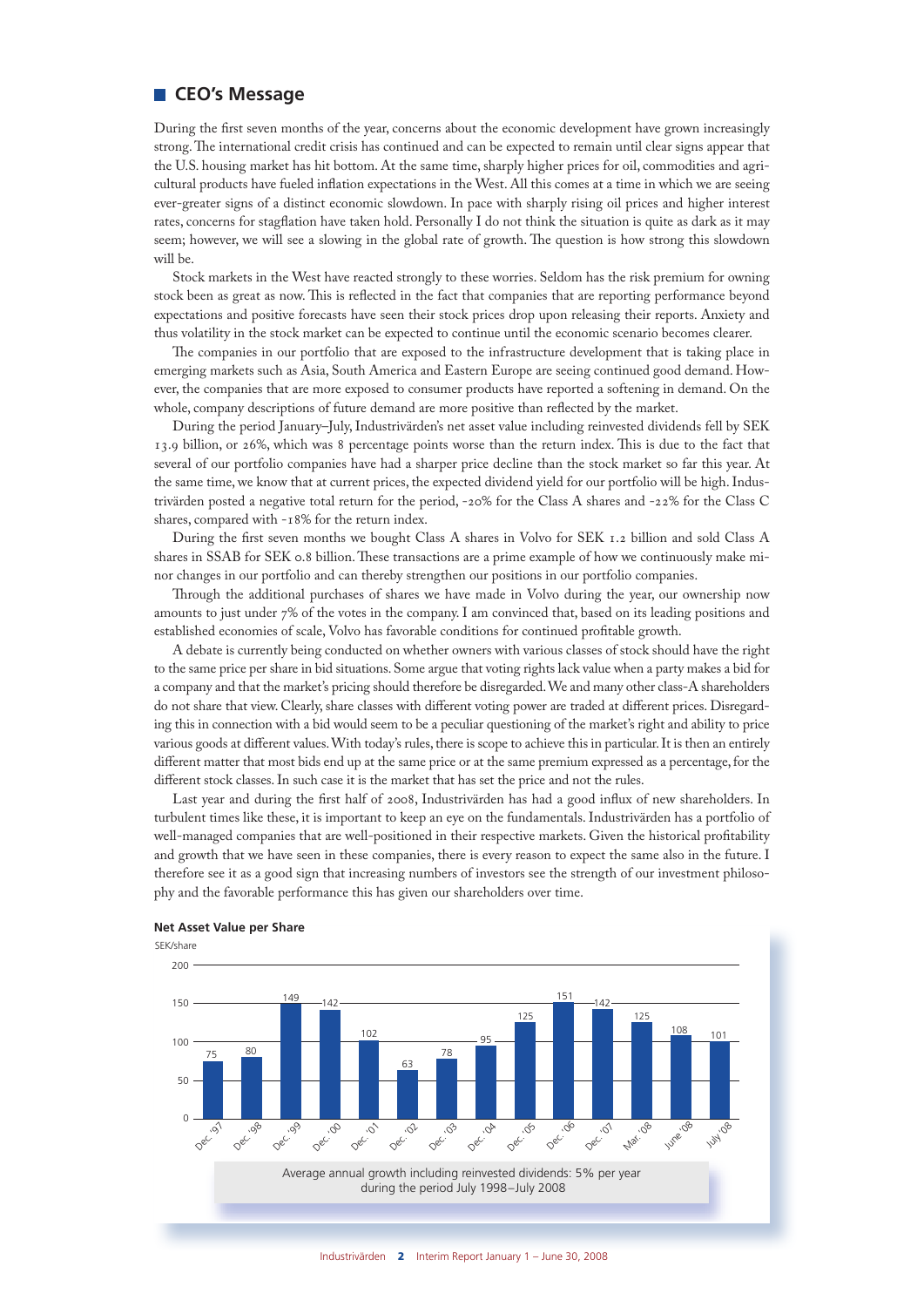### **Industrivärden's Value Development**

The refinement of Industrivärden's business to that as an active owner in listed Nordic companies was completed in 2007. The Company today is the leading Nordic player in its niche, with the goal of creating growth in value through long-term, structured ownership work in a transparent portfolio of a limited number of listed companies. This work is conducted with low management costs. Through this active ownership, Industrivärden's stock, over time, has been a good investment that has generated a higher return than the return index.

Total return for the equities portfolio decreased by 17% during the first half of the year, which was level with the return index. Of the major holdings, SSAB showed positive growth in value, while shares in Handelsbanken, Sandvik and Volvo had a weak trend.

During the first seven months of the year, the total return for the equities portfolio was -21%, which was 3 percentage points worse than the return index.

|                  |                                  |                 |       | Average annual total return, %                                        |                |  |
|------------------|----------------------------------|-----------------|-------|-----------------------------------------------------------------------|----------------|--|
|                  | Total return,<br>Jan.-July 2008, | Total return, % |       | Five years                                                            | Ten years      |  |
|                  | SEK bn                           |                 |       | Jan.-July 2008 Jan.-June 2008 June 2003-June 2008 June 1998-June 2008 |                |  |
| SSAB             | 0.0                              | $-2$            | 14    | 48                                                                    | 23             |  |
| Indutrade        | $-0.1$                           | $-9$            | $-1$  | $\qquad \qquad -$                                                     |                |  |
| Ericsson         | $-0.8$                           | $-14$           | $-14$ | 8                                                                     | $-10$          |  |
| Höganäs          | 0.0                              | $-1$            | $-16$ | $-5$                                                                  | $-2$           |  |
| <b>Munters</b>   | $-0.2$                           | $-19$           | $-22$ | 3                                                                     | 10             |  |
| Sandvik          | $-3.8$                           | $-25$           | $-23$ | 20                                                                    | 11             |  |
| <b>SCA</b>       | $-3.0$                           | $-38$           | $-23$ | 3                                                                     | $\overline{7}$ |  |
| Skanska          | $-1.1$                           | $-30$           | $-24$ | 20                                                                    | $\overline{7}$ |  |
| Handelsbanken    | $-2.7$                           | $-19$           | $-25$ | 6                                                                     | 5              |  |
| <b>Hemtex</b>    | $-0.1$                           | $-40$           | $-28$ |                                                                       |                |  |
| Volvo            | $-1.7$                           | -30             | $-30$ | 23                                                                    | 9              |  |
| <b>Total</b>     | $-13.5$                          | $-21$           | $-17$ |                                                                       |                |  |
| Index (SIXRX)    |                                  | -18             | $-17$ | 16                                                                    | 5              |  |
| Industrivärden A |                                  | $-20$           | $-16$ | 15                                                                    | 7              |  |

#### **Total Return for Portfolio Companies and Industrivärden**

Total returns, expressed in SEK billion, pertain to the change in value during the period including dividend income for the respective portfolio companies. Of the shareholdings listed above, Munters and Höganäs have been held for less than five years. Indutrade and Hemtex became listed in October 2005.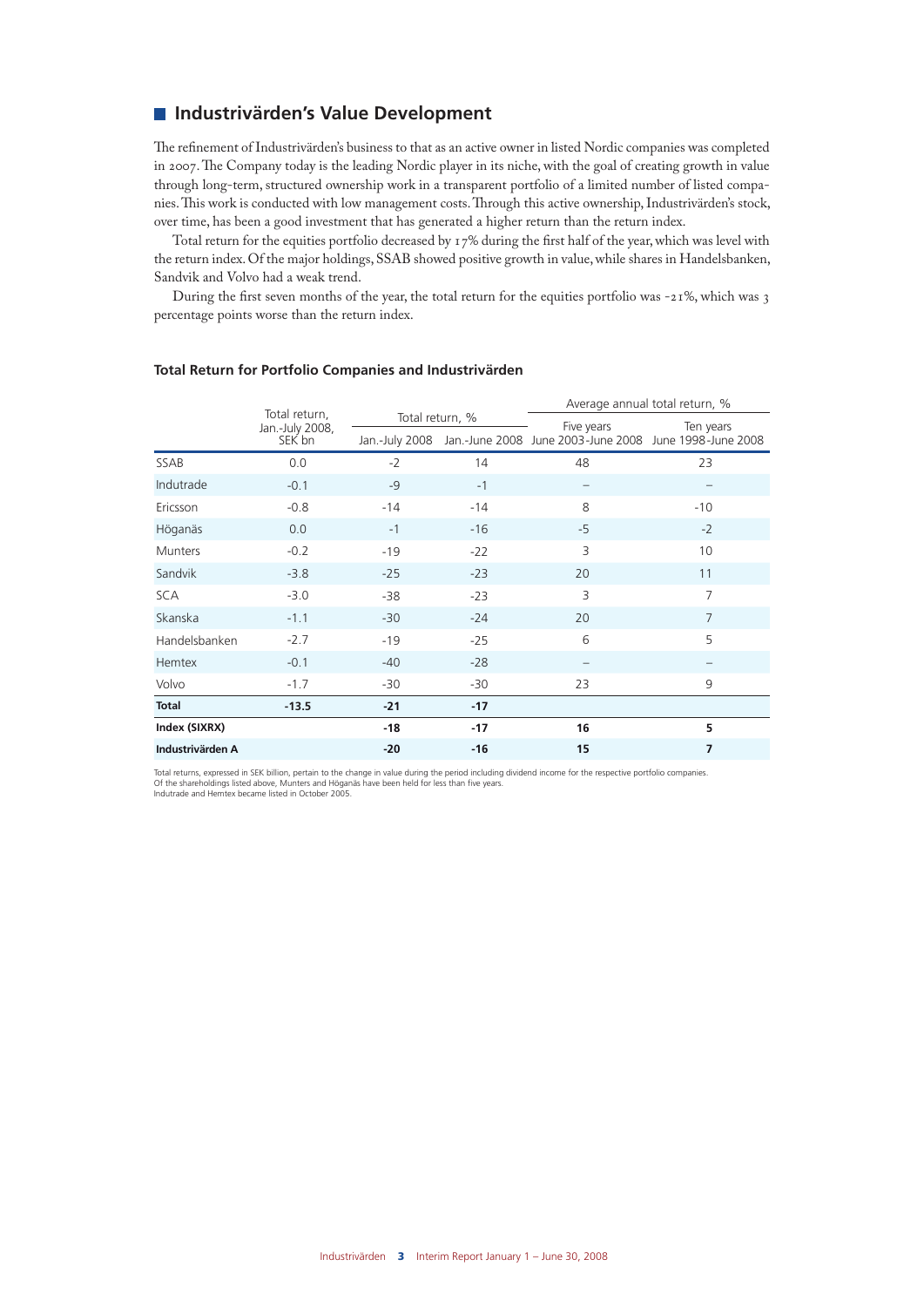## ■ Development for the Portfolio Companies – Active Ownership

Industrivärden's influence in its portfolio companies is based on sizeable ownership stakes and a strong position of trust. With this as the starting point, Industrivärden exercises its active ownership role through interaction with other major owners in the aim of finding ways to increase the value of the shareholdings. Active ownership is exercised by board members of the portfolio companies with ties to Industrivärden, through work on nominating committees and through direct dialog between Industrivärden's investment organization and leading representatives of the portfolio companies.

**Sandvik** Invoicing increased by 8%. Income after financial items was down 16% for the first half of the year, to SEK 6.0 billion, mainly due to a poorer result for Sandvik Materials Technology. To improve profitability, efficiency enhancement work is being intensified. Order intake showed continued favorable growth. Cash flow was strengthened.

**Handelsbanken** Net interest income rose 17% to SEK 8.9 billion, while the net result of financial items stated at fair value decreased by SEK 1.7 billion. Loan losses increased by SEK 0.8 billion. Operating income for the first six months of 2008 decreased by 22% to SEK 6.4 billion. For the branch operations outside Sweden, net interest income rose 26%. Handelsbanken is showing continued good development and growth of its core business – a decentralized branch operation. During the period, Handelsbanken opened 15 new branches outside Sweden of the 35–45 that are planned for opening in 2008. The newly established branches have quickly shown good profitability.

**SSAB** Income after financial items rose 35% during the first half of 2008, to SEK 5.4 billion. Demand for the company's products remained strong, with a positive earnings trend. Price increases have compensated for sharply higher commodity prices. The acquisition of IPSCO's steel operation strengthens SSAB's position as the leading manufacturer in the high-strength steel growth segment. The sale of IPSCO's tubular operations has now been completed, which reduced the debt-equity ratio from 150% to 42%.

**SCA** Income after financial items for the first half of 2008 decreased by 6% to SEK 3.6 billion. SCA's focus on growth in the hygiene segment is yielding results, and hygiene products account for a growing part of the business. Operating income for Personal Care products improved slightly, while Tissue showed a 49% gain in operating income as a result of acquisitions and higher prices. Packaging and Forest Products had weaker development. The work continues on developing the packaging operations, with focus on achieving higher value-added. A current example is the sale of the conventional corrugated board business in the UK.

**Ericsson** Despite continued good organic growth, income after financial items for the first half of the year fell 48% to SEK 9.2 billion (excluding SEK 2.6 billion in restructuring charges). The drop is mainly attributable to a changed product mix in the Networks segment and lower profitability for Sony Ericsson. Cash flow improved significantly. With weak growth in the mobile infrastructure market, Ericsson is continuing its work on adjusting its costs.

**Volvo** Net sales rose 19% to SEK 157 billion. Income after financial items for the first half of 2008 increased by 20% to SEK 13.6 billion, with an improved operating margin. Operating income during the second quarter reached its highest level to date for a single quarter. Development in Eastern Europe, South America and Asia – markets in which Volvo has advanced its positions in recent years – continues to be favorable, while markets in North America and Japan remained weak. A joint-venture company has been established with the Indian company Eicher Motors for trucks and buses.

**Skanska** Income after financial items for the first half of 2008 rose 17% to SEK 2.7 billion. The company's largest business stream, Construction, showed favorable development in several markets, but earnings fell, mainly due to project write-downs in the U.K. A new management team has been installed for the UK operations in order to restore profitability. Most of Skanska's other business streams showed favorable earnings development.

**Höganäs** Profitability improved, and income after financial items for the first half of the year rose 26%, to SEK 418 M, with favorable volume growth. Höganäs has acquired the Japanese company Kobe Steel's U.S. metal powder business.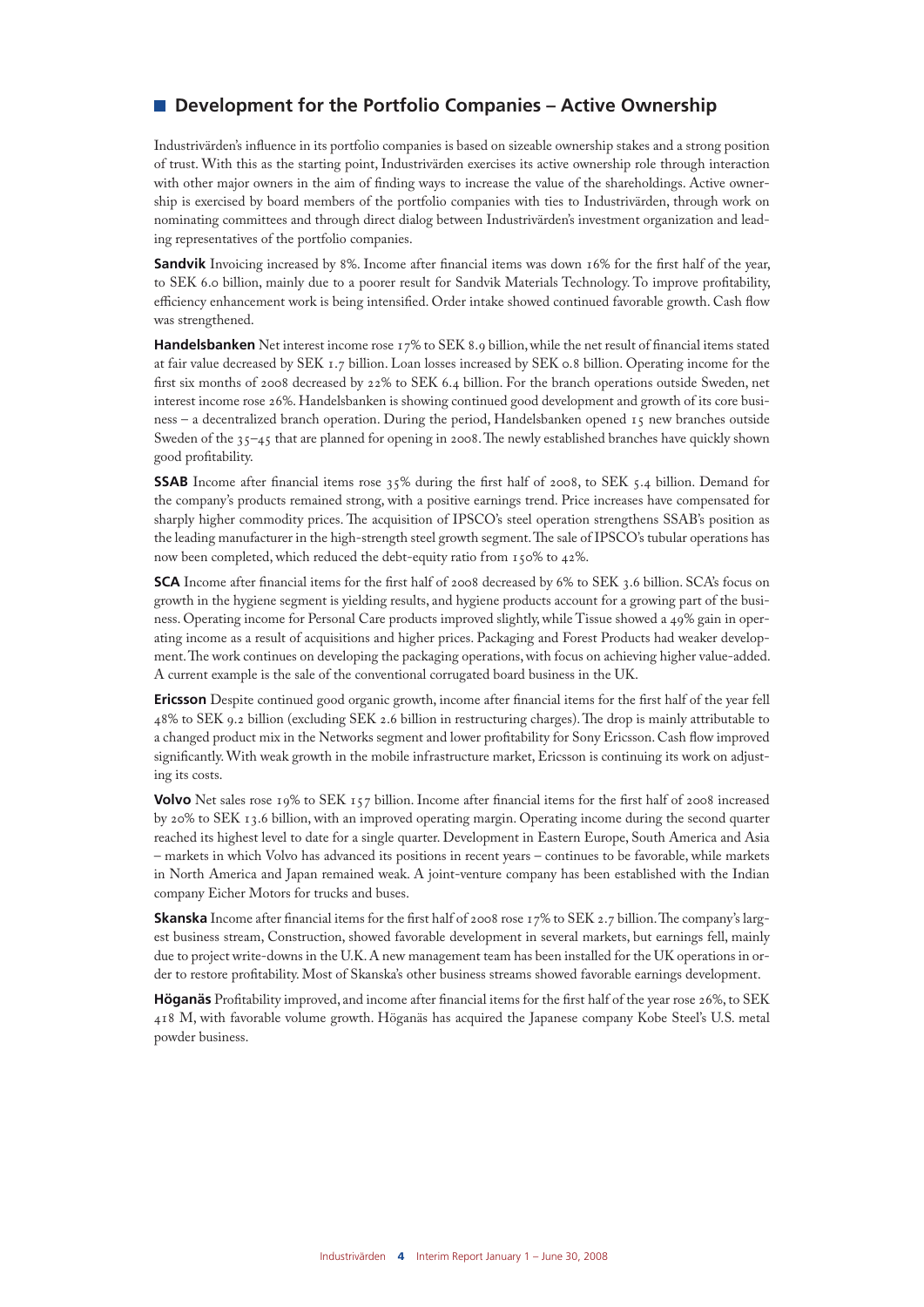### **Equities Portfolio, July 31, 2008**

| Company        | portfolio | Share of Market value,<br>SEK bn | Investment case and strategic events                                                                                                                                                                                                | P/E mul-<br>tiple* |
|----------------|-----------|----------------------------------|-------------------------------------------------------------------------------------------------------------------------------------------------------------------------------------------------------------------------------------|--------------------|
| Sandvik        | 22%       | 10.9                             | Through a niche focus and a strong position in research and<br>development, the company has established a world-leading<br>position in materials technology with products primarily for<br>the manufacturing and mining industries. | 11                 |
|                |           |                                  | Acquisitions are being made in strategic areas with greater ex-<br>posure to emerging markets in Asia and Eastern Europe.                                                                                                           |                    |
| Handelsbanken  | 22%       | 10.7                             | A decentralized branch operation with local customer<br>responsibility is contributing to high customer satisfaction and<br>render favorable profitability.                                                                         | 9                  |
|                |           |                                  | Organic growth in priority markets.                                                                                                                                                                                                 |                    |
| SSAB           | 18%       | 8.9                              | ■ World-leading position in the quenched steel and advanced<br>high strength sheet niches creates a solid base for growth and<br>high profitability.                                                                                | $\overline{7}$     |
|                |           |                                  | The acquisition of IPSCO's North American steel mills has<br>strengthened SSAB's position as a leading player in quenched<br>steels and is enabling continued expansion.                                                            |                    |
| <b>SCA</b>     | 10%       | 5.0                              | The European leader in hygiene products, with high-growth<br>niche products, and in packaging.                                                                                                                                      | 8                  |
|                |           |                                  | New organization and focus on profitable growth with strong<br>brands in the hygiene segment and improved profitability in<br>packaging.                                                                                            |                    |
| Ericsson       | 10%       | 4.7                              | The market's largest and most profitable supplier of mobile<br>telecom systems, with a leading position in telecom develop-<br>ment.                                                                                                | $14***$            |
|                |           |                                  | Strong position ahead of operators' investments in the next<br>generation of telecom systems (LTE) and favorable growth in<br>the Services segment.                                                                                 |                    |
| Volvo          | 8%        | 4.1                              | Through innovative, customer-adapted product development<br>and high quality, the company has a world-leading position in<br>commercial transport solutions.                                                                        | 8                  |
|                |           |                                  | Expansion in Asia e.g. through the acquisitions of Nissan Die-<br>sel and Lingong.                                                                                                                                                  |                    |
| Skanska        | 5%        | 2.5                              | Unique turnkey know-how in construction combined with<br>a process focus has created a leading construction company<br>with value-creating project development.                                                                     | 8                  |
|                |           |                                  | New business plan and new financial targets. Greater invest-<br>ment in infrastructure activities.                                                                                                                                  |                    |
| Indutrade      | 3%        | 1.6                              | By combining sales of industrial consumables with good orga-<br>nic growth and a highly refined model for acquisition-based<br>growth, the company has succeeded in showing impressive<br>profitability growth.                     | 9                  |
|                |           |                                  | Establishment in new geographic markets.                                                                                                                                                                                            |                    |
| <b>Munters</b> | $1\%$     | 0.7                              | Strong global position in a business area with major growth<br>potential through organic growth as well as further develop-<br>ment of products, services and application areas.                                                    | 14                 |
|                |           |                                  | Acquisitions are adding new product areas and geographic<br>markets.                                                                                                                                                                |                    |
| Höganäs        | 1%        | 0.4                              | Market leader in the growing niche of metal powders, used<br>primarily for component manufacturing in the auto industry.                                                                                                            | 8                  |
|                |           |                                  | Strong focus on improved profitability and collaboration with<br>customers on development of new components.                                                                                                                        |                    |
| Hemtex         | 0%        | 0.2                              | The Nordic region's leading retail chain for home textiles.<br>Actions taken to strengthen strategic position in core business.                                                                                                     | $12 \overline{ }$  |
| Total          | 100%      | 49.7                             | Equities portfolio                                                                                                                                                                                                                  |                    |
|                |           |                                  |                                                                                                                                                                                                                                     |                    |

\* External consensus estimate for 2008 according to Bloomberg as per July 31, 2008. \*\* Excluding restructuring charges.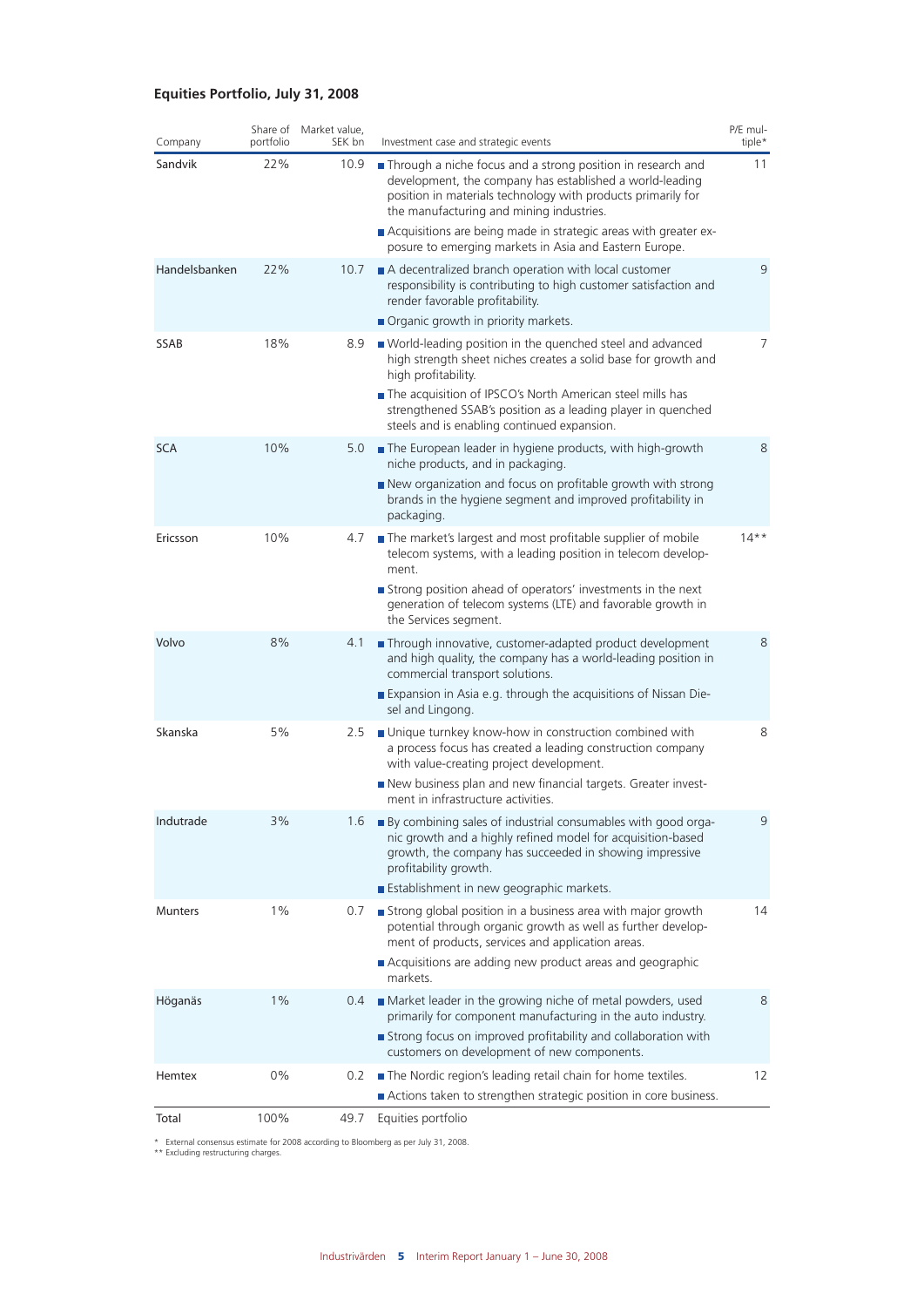## **Portfolio Transactions, Short-Term Trading and Management Costs**

During the first half of 2008, reallocations were made in the equities portfolio through purchases of Volvo A shares and sales of Ericsson B, Skanska B and SSAB A shares. Shares were purchased for a total of SEK 2,214 M and sold for SEK 2,051 M. The value of the equities portfolio decreased during the first half of the year from SEK 65,844 M to SEK 52,201 M.

Short-term trading during the first half generated a profit of SEK 2 M (120). Management costs amounted to SEK  $_4$ 3 M  $(43)$ .

### **Net Debt and Liquidity**

Interest-bearing net debt amounted to SEK 10,370 M as per June 30, a decrease of SEK 581 M in 2008. The net debt-equity ratio was 19.9% as per June 30. On July 31 the net debt-equity ratio was 21.3%. The average interest rate, which is fixed for just under five years, is 4.6%, which can be put in relation to the dividend yield of the equities portfolio, which was 5.6% as per June 30, 2008. Unutilized bank facilities for long-term borrowing amount to SEK 3.9 billion. Dividends received and redemption programs for 2008 generates a liquidity surplus of approximately SEK 500 M after deducting the dividend payout, and taking into account estimated interest expenses and management costs.

#### **Net Asset Value**

Net asset value was SEK 41.7 billion on June 30, 2008, a decrease of SEK 13.1 billion during the year to date. The value of the equities portfolio decreased by 21%, while net debt decreased by SEK 0.5 billion. Net asset value decreased during the first half of the year by SEK 34 per share, to SEK 108 per share, corresponding to a decrease of 24%. Net asset value on July 31, 2008, was SEK 39.0 billion, or SEK 101 per share, a decrease of 29% during the first seven months of the year. Net asset value including reinvested dividends fell by 26%. The discount to net asset value narrowed during the same period, which is why Industrivärden's share price, which fell by 20% including reinvested dividends, performed better than net asset value.

| SEK billion                                        | July 31, 2008 | June 30, 2008 | Dec. 31, 2007 | Dec. 31, 2006 |
|----------------------------------------------------|---------------|---------------|---------------|---------------|
| Equities portfolio                                 | 49.7          | 52.2          | 65.8          | 63.3          |
| Interest-bearing net debt                          | $-10.6$       | $-10.4$       | $-11.0$       | $-4.5$        |
| Other items, net                                   | $-0.1$        | $-0.1$        | $-0.0$        | $-0.3$        |
| Net asset value<br>Net asset value per share (SEK) | 39.0<br>101   | 41.7<br>108   | 54.8<br>142   | 58.5<br>151   |
| Debt-equity ratio                                  | 21.3%         | 19.9%         | 16.6%         | $7.2\%$       |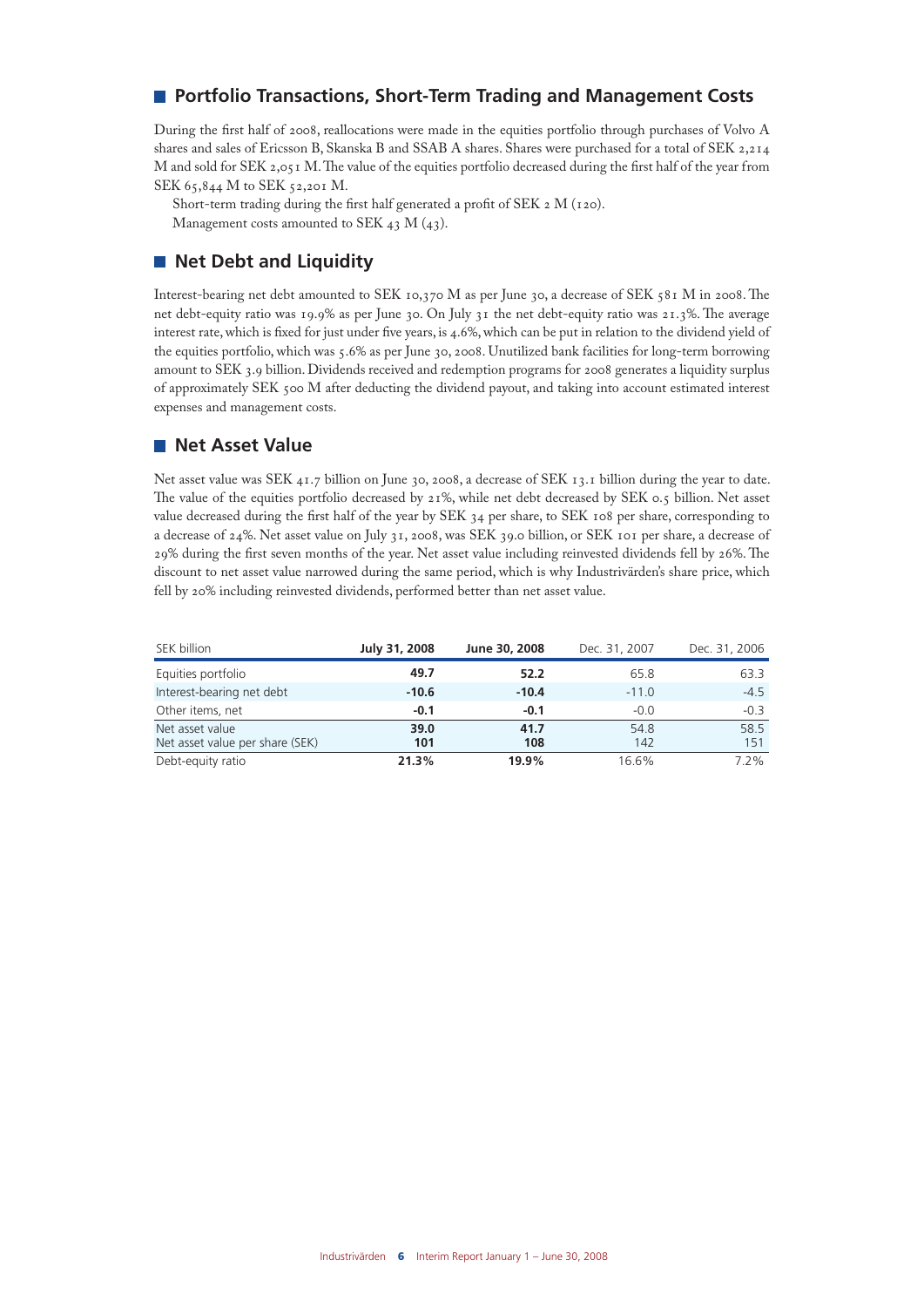## **Other Information**

#### **Accounting Principles**

This interim report has been prepared in accordance with IAS 34 Interim Financial Reporting. The consolidated financial statements have been prepared in accordance with International Financial Reporting Standards (IFRS) as adopted by the EU, and the Swedish Annual Accounts Act. The Parent Company's financial statements have been prepared in accordance with RFR 2.1, Accounting for Legal Entities, and the Swedish Annual Accounts Act. No changes have taken place in the Group's or Parent Company's accounting and valuation principles compared with the accounting and valuation principles applied and described in the 2007 Annual Report.

#### **Risks and Uncertainties**

The dominant risk in Industrivärden's business is share price risk, i.e., the risk of a decrease in value caused by changes in share prices. A 1% change in the share price of the holdings in the equities portfolio as per June 30, 2008, would have affected the market value by approximately +/– SEK 500 M.

#### **Related-Party Transactions**

No transactions have taken place between Industrivärden and related parties that have materially affected the Company's position or earnings for the first half of the year, apart from the dividends received from the associated companies Indutrade, SCA, Skanska and SSAB.

#### **Certification**

The Board of Directors and President certify that the half-year interim report provides a fair view of the Parent Company's and Group's operations, financial position and results of operations, and that it describes the significant risks and uncertainties facing the Parent Company and the companies included in the Group.

Stockholm, August 4, 2008

Tom Hedelius Sverker Martin-Löf Boel Flodgren Finn Johnsson *Vice Chairman* 

Fredrik Lundberg Lennart Nilsson Anders Nyrén<br> *Director Director President and CEO* 

*Director Director President and CEO, Director*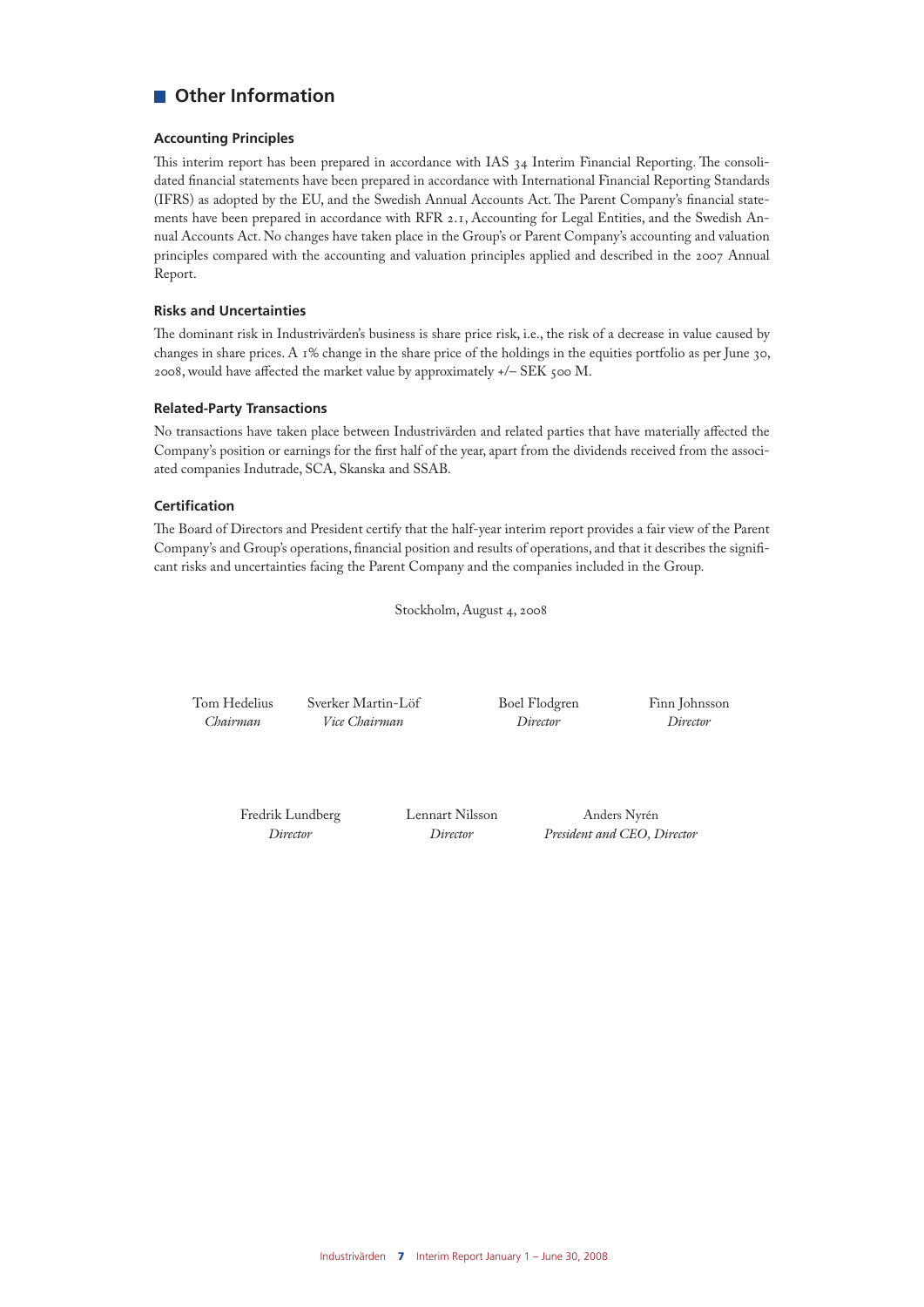#### **Auditors' Review Report**

We have reviewed the interim report for AB Industrivärden (publ) for the period January  $I -$  June 30, 2008. The Board of Directors and President are responsible for the preparation and presentation of this interim report in accordance with the Annual Accounts Act and IAS 34. Our responsibility is to express a conclusion on this interim report based on our review.

We conducted our review in accordance with the Swedish standard for such reviews, SÖG 2410 – Review of Interim Financial Information Performed by the Independent Auditor of the Entity. A review consists of making inquiries, primarily of persons responsible for financial and accounting matters, and applying analytical and other review procedures. A review is substantially less in scope than an audit conducted in accordance with Standards on Auditing in Sweden (RS) and other generally accepted auditing practices. The procedures performed in a review do not enable us to obtain a level of assurance that would make us aware of all significant matters that might be identified in an audit. Therefore, the conclusion expressed based on a review does not give the same level of assurance as a conclusion expressed based on an audit.

Based on our review, nothing has come to our attention that causes us to believe that the interim report is not prepared, in all material respects, in accordance with the Annual Accounts Act and IAS 34.

Stockholm, August 4, 2008

Öhrlings PricewaterhouseCoopers AB Anders Lundin *Authorized Public Accountant*



#### **Information About Industrivärden and Its Portfolio Companies**

www.industrivarden.net www.sandvik.com www.handelsbanken.com www.ssab.com www.sca.com www.ericsson.com www.volvogroup.com www.skanska.com www.indutrade.com www.munters.com www.hoganas.com www.hemtex.com

#### **Contact Information**

Anders Nyrén, President and CEO, tel. +46 8 666 64 00 Sverker Sivall, IR, tel. +46 8 666 64 19 Carl-Olof By, Executive Vice President, tel. +46 8 666 64 00 Martin Hamner, CFO, tel. +46 8 666 64 00

Industrivärden's complete contact information can be found on page 12.

#### **Financial Calendar 2008**

The interim report for January–September will be published on October 31.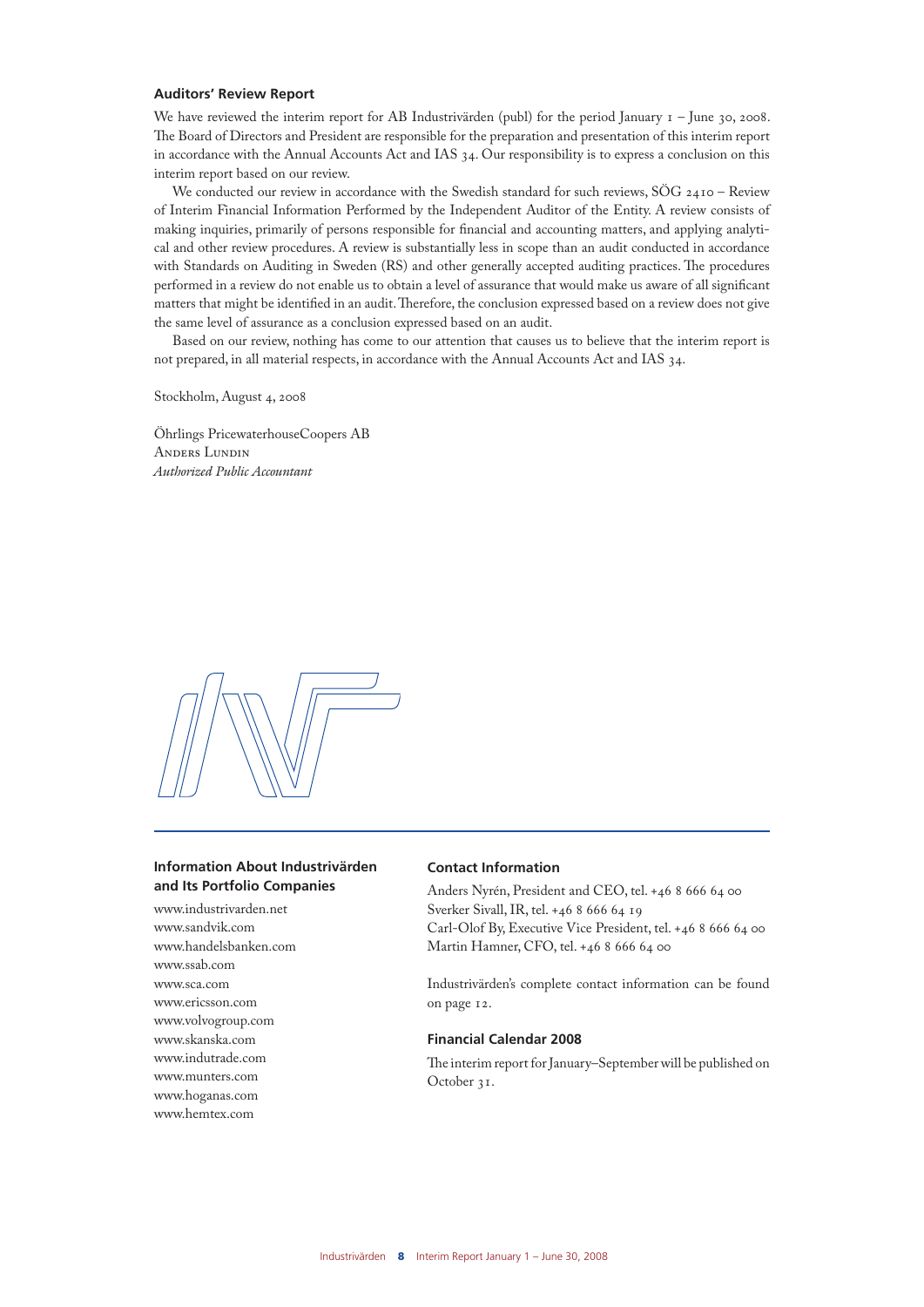## **Equities Portfolio**

| July 31, 2008                      |                          |        | Market value   |                       | Share of<br>capital in | Shares of<br>votes in |
|------------------------------------|--------------------------|--------|----------------|-----------------------|------------------------|-----------------------|
|                                    | No. of shares            | SEK M  | SEK/share      | portfolio<br>value, % | company, %             | company, %            |
| Sandvik                            | 136.431.200              | 10,880 | 28             | 22                    | 11.5                   | 11.5                  |
| Handelsbanken A<br>Handelsbanken B | 69,386,500<br>118,900    | 10,738 | 28             | 22                    | 11.2                   | 11.3                  |
| SSAB A<br><b>SSABB</b>             | 52,789,646<br>121,794    | 8,887  | 23             | 18                    | 16.3                   | 21.2                  |
| <b>SCAA</b><br><b>SCAB</b>         | 48,600,000<br>23,000,000 | 5,013  | 13             | 10                    | 10.2                   | 29.6                  |
| Ericsson A                         | 74,400,000               | 4,717  | 12             | 10                    | 2.3                    | 13.3                  |
| Volvo A<br>Volvo B                 | 56,599,550<br>1,962,000  | 4,120  | 11             | 8                     | 2.8                    | 6.9                   |
| Skanska A<br>Skanska B             | 15,010,700<br>17,314,800 | 2,546  | 7              | 5                     | 7.6                    | 27.0                  |
| Indutrade                          | 14,757,800               | 1,594  | $\overline{4}$ | 3                     | 36.9                   | 36.9                  |
| <b>Munters</b>                     | 10,950,000               | 652    | $\overline{2}$ | 1                     | 14.6                   | 14.6                  |
| Höganäs B                          | 3,550,000                | 414    | $\mathbf{1}$   | $\mathbf{1}$          | 10.1                   | 8.1                   |
| <b>Hemtex</b>                      | 3,700,000                | 165    | $\mathbf 0$    | $\overline{0}$        | 12.6                   | 12.6                  |
| <b>Total</b>                       |                          | 49,726 | 129            | 100                   |                        |                       |

Market value pertains to Industrivärden's share of the respective portfolio companies' total market capitalization.

| June 30, 2008 and        |               | December 31, 2007 |                |                |              |              |
|--------------------------|---------------|-------------------|----------------|----------------|--------------|--------------|
| <b>December 31, 2007</b> |               |                   | Market value   |                | Market value |              |
|                          | No. of shares | SEK M             | SEK/share      | folio value. % | SEK M        | SEK/share    |
| Sandvik                  | 136,431,200   | 11,256            | 29             | 22             | 15,178       | 39           |
| <b>SSAB</b>              | 52,911,440    | 10,315            | 27             | 20             | 9,951        | 26           |
| Handelsbanken            | 69,197,430    | 9.930             | 26             | 19             | 14,159       | 37           |
| <b>SCA</b>               | 70,800,000    | 6,157             | 16             | 12             | 8,289        | 21           |
| Ericsson                 | 74,400,000    | 4,724             | 12             | 9              | 5.866        | 15           |
| Volvo                    | 57,599,550    | 4,107             | 11             | 8              | 4,916        | 13           |
| Skanska                  | 32,325,500    | 2,796             | 7              | 5              | 4,066        | 11           |
| Indutrade                | 14,757,800    | 1,740             | $\overline{4}$ | 3              | 1,819        | 5            |
| <b>Munters</b>           | 10,950,000    | 627               | 2              | 1              | 840          | 2            |
| Höganäs                  | 3,550,000     | 350               |                | 1              | 485          | $\mathbf{1}$ |
| <b>Hemtex</b>            | 3,700,000     | 199               | $\Omega$       | $\Omega$       | 275          | $\Omega$     |
|                          |               | 52,201            | 135            | 100            | 65,844       | 170          |

In June Ericsson carried out a 1:5 reverse split, whereby each five shares held were combined to form one share.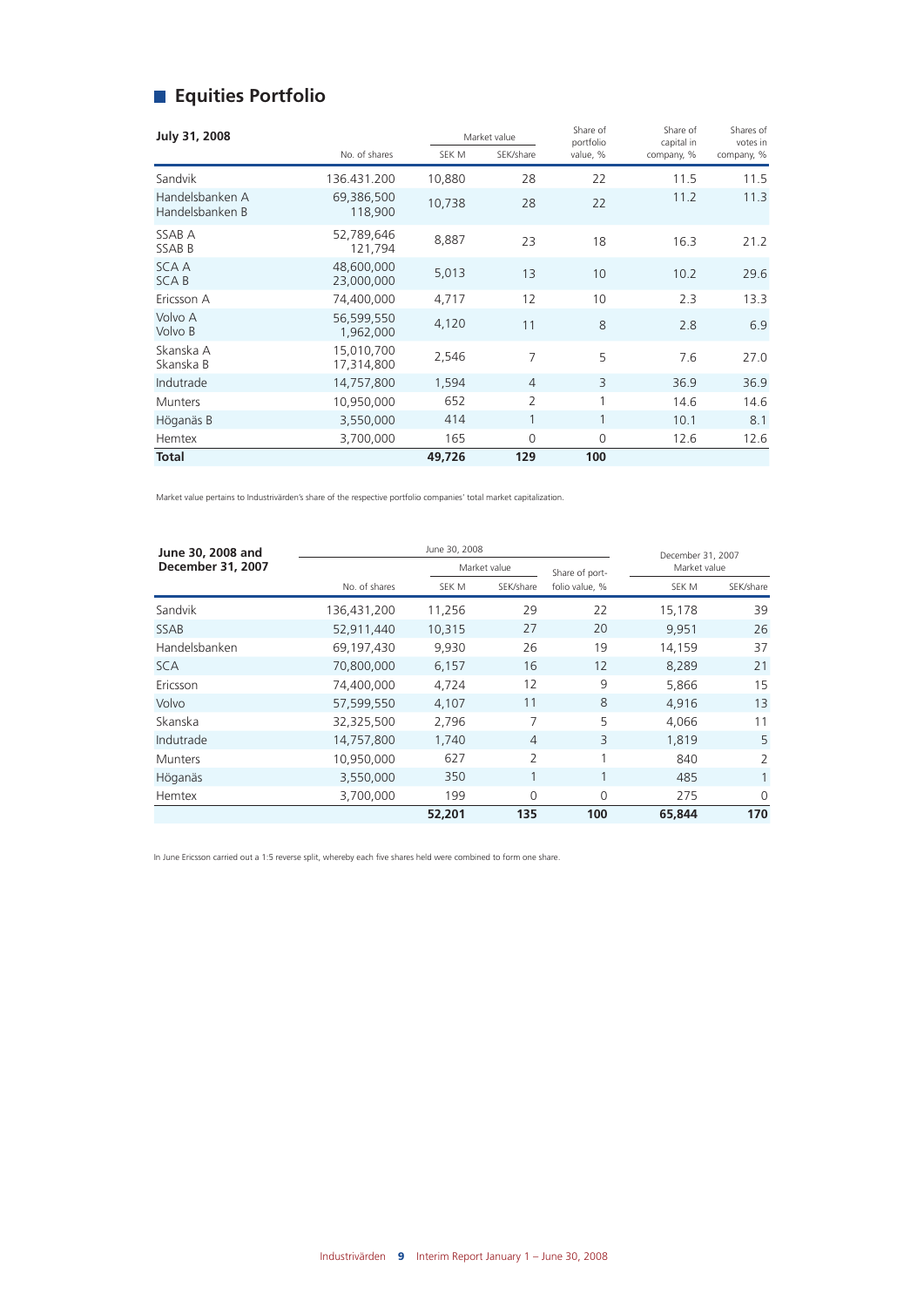## **Industrivärden Group**

| SEK M                                              | 2008<br>April-June | 2007<br>April-June | 2008<br>Jan.-June | 2007<br>Jan.-June | 2007<br>Jan.-Dec. |
|----------------------------------------------------|--------------------|--------------------|-------------------|-------------------|-------------------|
| Income statement                                   |                    |                    |                   |                   |                   |
| Dividend income from stocks                        | 2,625              | 2,094              | 2,908             | 2,094             | 2,107             |
| Change in value of stocks                          | $-7,201$           | 4,505              | $-13,822$         | 11,134            | $-3,975$          |
| Other income and expenses*                         | $-42$              | 5                  | -38               | 76                | 55                |
| Operating income/loss                              | $-4,618$           | 6,604              | $-10,952$         | 13,304            | $-1,813$          |
| Financial items                                    | $-122$             | -60                | $-252$            | $-103$            | -289              |
| Income/loss after financial items                  | $-4,740$           | 6,544              | $-11,204$         | 13,201            | $-2,102$          |
| Tax                                                |                    | -3                 |                   | $-7$              | 160               |
| Net income/loss for the period                     | $-4,740$           | 6,541              | $-11,204$         | 13,194            | $-1,942$          |
| Earnings per share, SEK                            | $-12.28$           | 16.94              | $-29.01$          | 34.16             | $-5.03$           |
| <b>Balance sheet</b> as per end of period          |                    |                    |                   |                   |                   |
| Equities                                           |                    |                    | 52,201            | 76,698            | 65,844            |
| Other non-current assets                           |                    |                    | 96                | 152               | 90                |
| Total non-current assets                           |                    |                    | 52,297            | 76,850            | 65,934            |
| Short-term equity investments                      |                    |                    | 71                | 143               | 73                |
| Cash and cash equivalents                          |                    |                    | 5                 | 1,403             | 257               |
| Other current assets                               |                    |                    | 50                | 19                | 29                |
| Total current assets                               |                    |                    | 126               | 1,565             | 359               |
| Total assets                                       |                    |                    | 52,423            | 78,415            | 66,293            |
| Shareholders' equity                               |                    |                    | 41,719            | 69,947            | 54,837            |
| Non-current interest-bearing liabilities           |                    |                    | 9,459             | 6,283             | 9,857             |
| Non-current noninterest-bearing liabilities        |                    |                    | 17                | 31                | 18                |
| Total non-current liabilities                      |                    |                    | 9,476             | 6,314             | 9,875             |
| Current interest-bearing liabilities               |                    |                    | 985               | 1,728             | 1,416             |
| Other liabilities                                  |                    |                    | 243               | 426               | 165               |
| Total current liabilities                          |                    |                    | 1,228             | 2,154             | 1,581             |
| Total shareholders' equity and liabilities         |                    |                    | 52,423            | 78,415            | 66,293            |
| <b>Cash flow</b>                                   |                    |                    |                   |                   |                   |
| Cash flow from operating activities                |                    |                    | 2,694             | 2,065             | 1,926             |
| Cash flow from investing activities                |                    |                    | $-163$            | $-2,322$          | $-6,598$          |
| Cash flow from financing activities**              |                    |                    | $-2,783$          | 922               | 4,191             |
| Cash flow for the period                           |                    |                    | $-252$            | 665               | -481              |
| Cash and cash equivalents at the end of the period |                    |                    | 5                 | 1,403             | 257               |

\* Including short-term trading and management costs. \*\* Of which dividend paid to shareholders of SEK 1,931 M 2008 and SEK 1,738 M 2007.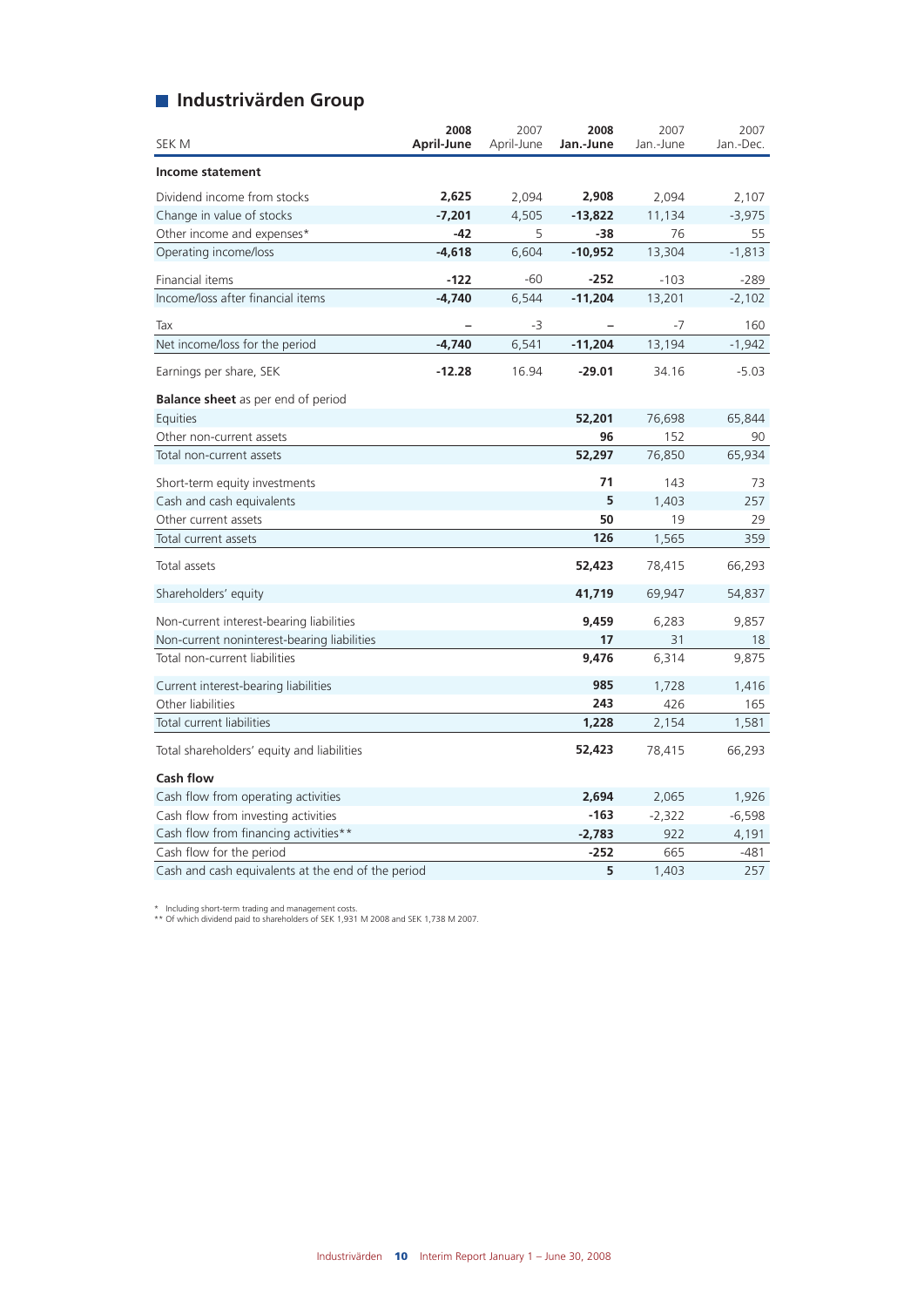| SEK M                                             | 2008<br>Jan.-June | 2007<br>Jan.-June | 2007<br>Jan.-Dec. |
|---------------------------------------------------|-------------------|-------------------|-------------------|
| Changes in shareholders' equity                   |                   |                   |                   |
| Opening shareholders' equity as per balance sheet | 54,837            | 58,491            | 58,491            |
| Change in hedging reserve                         | 17                |                   | 8                 |
| Translation differences                           |                   |                   | 18                |
| Income/loss for the period                        | $-11,204$         | 13,194            | $-1,942$          |
| Dividend                                          | $-1,931$          | $-1,738$          | $-1,738$          |
| Closing shareholders' equity as per balance sheet | 41,719            | 69,947            | 54,837            |
| <b>Key ratios</b> as per end of period            |                   |                   |                   |
| Shareholders' equity per share, SEK               | 108               | 181               | 142               |
| Share price per share, SEK (Class A)              | 91                | 150               | 113               |
| Share price per share, SEK (Class C)              | 82                | 142               | 105               |
| Number of shares (thousands)                      | 386,271           | 386,271           | 386,271           |
| Interest-bearing net debt as per end of period    |                   |                   |                   |
| Cash and cash equivalents                         | 5                 | 1,403             | 257               |
| Interest-bearing receivables                      | 69                | 65                | 65                |
| Non-current interest-bearing liabilities          | 9,459             | 6,283             | 9,857             |
| Current interest-bearing liabilities              | 985               | 1,728             | 1,416             |
| Interest-bearing net debt                         | 10,370            | 6,543             | 10,951            |

## **Industrivärden – Parent Company**

| SEK M                                                                             | 2008<br>Jan.-June        | 2007<br>Jan.-June        | 2007<br>Jan.-Dec.        |
|-----------------------------------------------------------------------------------|--------------------------|--------------------------|--------------------------|
| Income statement                                                                  |                          |                          |                          |
| Operating income/loss                                                             | $-6,078$                 | 8,146                    | $-1,272$                 |
| Income/loss after financial items                                                 | $-6,315$                 | 8,041                    | $-1,548$                 |
| Income/loss for the period                                                        | $-6,315$                 | 8,041                    | $-1,383$                 |
| <b>Balance sheet</b> as per end of period<br>Non-current assets<br>Current assets | 40,889<br>1,851          | 56,659<br>1,483          | 51,576<br>341            |
| Total assets                                                                      | 42,740                   | 58,142                   | 51,917                   |
| Shareholders' equity<br>Non-current liabilities<br>Current liabilities            | 31,854<br>9,457<br>1,429 | 49,501<br>6,280<br>2,361 | 40,083<br>9,856<br>1,978 |
| Total shareholders' equity and liabilities                                        | 42,740                   | 58,142                   | 51,917                   |